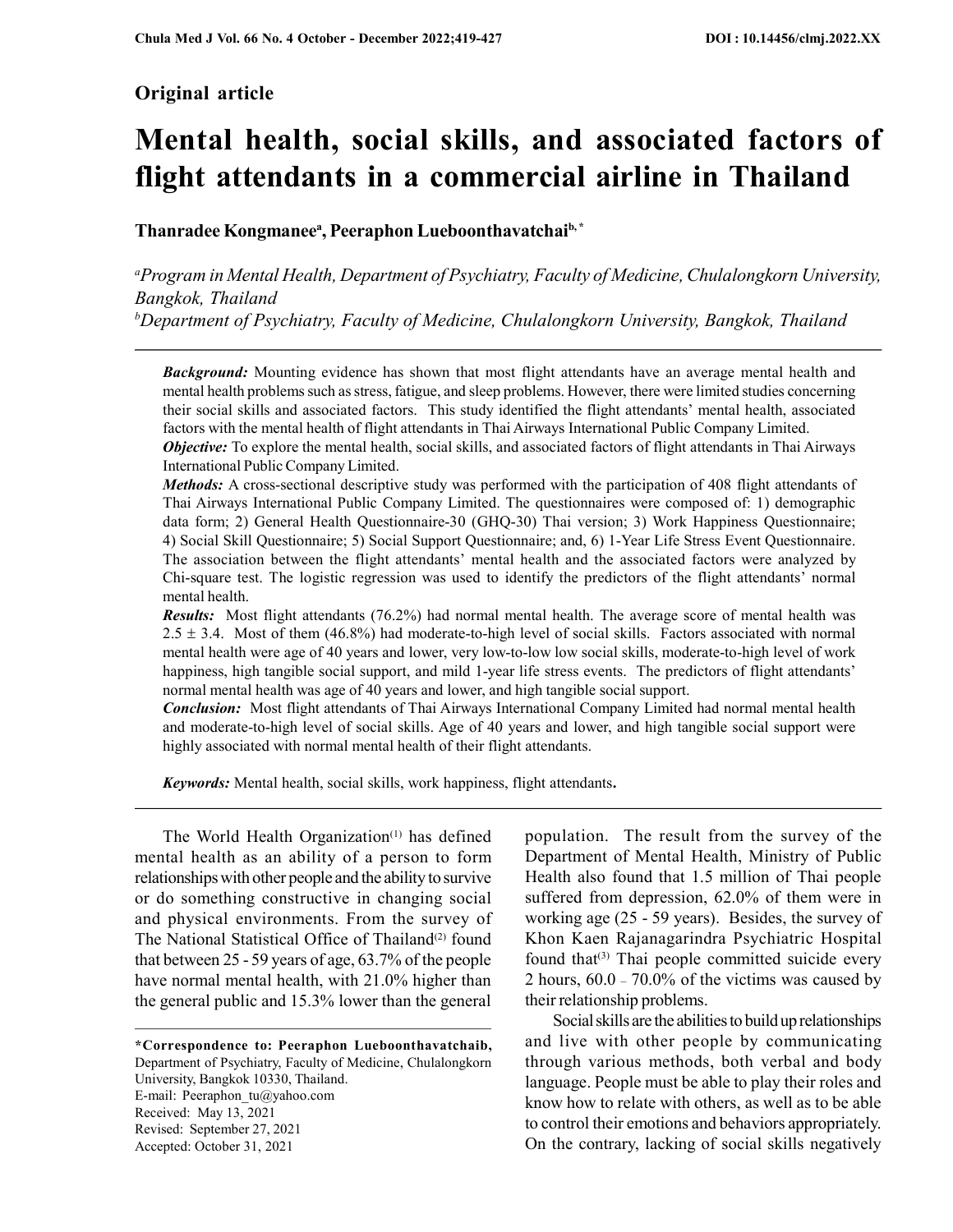affected the person's adaptive ability, and resulted in interpersonal problems. Social skills also play an important role in people's workplace, and result in happiness in workplace and the person's good mental health.

Flight attendant is a profession that requires high social skills due to the main duty to take care of the passengers' safety throughout the flight. It also needs to take care and provide in-flight passengers' services to travel comfortably to ensure the passengers' satisfaction with services, and happiness throughout the flight. Therefore, social skills in the career of flight attendants are essential both in communicating with others and adapting to various situations. The social skills in their profession are also needed to relate with their colleagues and supervisors during the flights.

From the study of Boonpanich  $P^{(4)}$  it was found that 16.8% of Thai Airways' flight attendants had mild level of anxiety, 14.3% had mild level of stress, while 60.8% had a moderate of fatigue. The associated factors of flight attendants' mental health involved the symptoms of depression, fatigue, and insomnia. Puangsorn  $P^{(5)}$  found that 52.3% of flight attendants had average level of mental health, while 25.6% had above average level of mental health, and 22.1% had lower than average level of mental health. Most of them (83.7%) used adaptive coping or problem-solving skills. The associated factors of poor mental health included work dissatisfaction, use of affect-regulating defenses, and problems with their colleagues and supervisors.

As a result, most previous studies of flight attendants' mental health concerned on their general mental health, sleep problems, and fatigue; however, there were limited studies concerning their social skills related to the mental health of flight attendants. Thus, this study purposes were to study the flight attendants' mental health specifically on social skills and related factors of flight attendants of Thai Airways International Public Company Limited. The results can be used as mental health prevention and promotion measures to develop social skills that will enable them to work effectively and happily at work, and result in the flight attendants' well-being and quality of life.

#### Materials and methods

The study has been approved by the Institutional Review Board of the Faculty of Medicine, Chulalongkorn University (IRB no. 271/63).

A cross-sectional descriptive study was performed by the recruitment of 408 flight attendants of Thai Airways Public Company Limited. The inclusion criteria were: Thai flight attendants who were willing to participate in the study. They were informed about the purpose of the study, and they gave written informed consent during the data collection period on July- November 2020.

All subjects provided their information by following self-reported questionnaires: 1) Demographic data form; 2) General Health Questionnaire-30 (GHQ-30) Thai version; 3) Work Happiness Questionnaire; 4) Social Skill Questionnaire; 5) Social Support Questionnaire; and, 6) 1-Year Life Stress Event Questionnaire.

General Health Questionnaire-30 (GHQ-30) Thai version (6) was developed by Tana Nilchaikovit using the theory of Goldberg. The instrument was used to evaluate the mental health of flight attendants through 30 items with the range score of 0 - 30 which has cut-off points of 4 (GHQ-score 0-0-1-1). The interpretation of the score was divided into 2 levels including: 1) normal mental health (lower than 4 points); and, 2) abnormal mental health (4 or over). The instrument had good reliability showing by Cronbach's alpha coefficient of 0.84

Work Happiness Questionnaire was developed by Mongkhonpan N, et al.<sup> $(7)$ </sup>, it was the instrument used for assessment of employees' work happiness based on Frederick Herzberg's theory. The instrument contains of 23 items which divided to 5 levels: 1) very low (1.00 – 1.50); 2) low (1.51 - 2.50); 3) moderate  $(2.51 - 3.50)$ ; 4) high  $(3.51 - 4.50)$ ; and, 5) very high (4.51 - 5.00). The work happiness was evaluated in 11 domains: 1) achievement; 2) recognition; 3) the work itself; 4) responsibility; 5) possibility growth; 6) salary; 7) interpersonal relationship superiors; 8) interpersonal relationship subordinate; 9) company policy and administration; 10) working conditions; and, 11) job security. The instrument had good reliability showing by Cronbach's alpha coefficient of 0.85.

Social Skill Questionnaire was developed by Klomkleang D.<sup>(8)</sup> It was composed of 66 items from the original version of Riggio RE. It is the comprehensive, self-report measure of 6 social/ communication skills, reflecting both nonverbal and verbal sending ability, receiving or decoding ability, and control or regulation of communication. The six social/ communication skills are: 1) Emotional Expressivity (EE), skill in sending/encoding nonverbal and emotional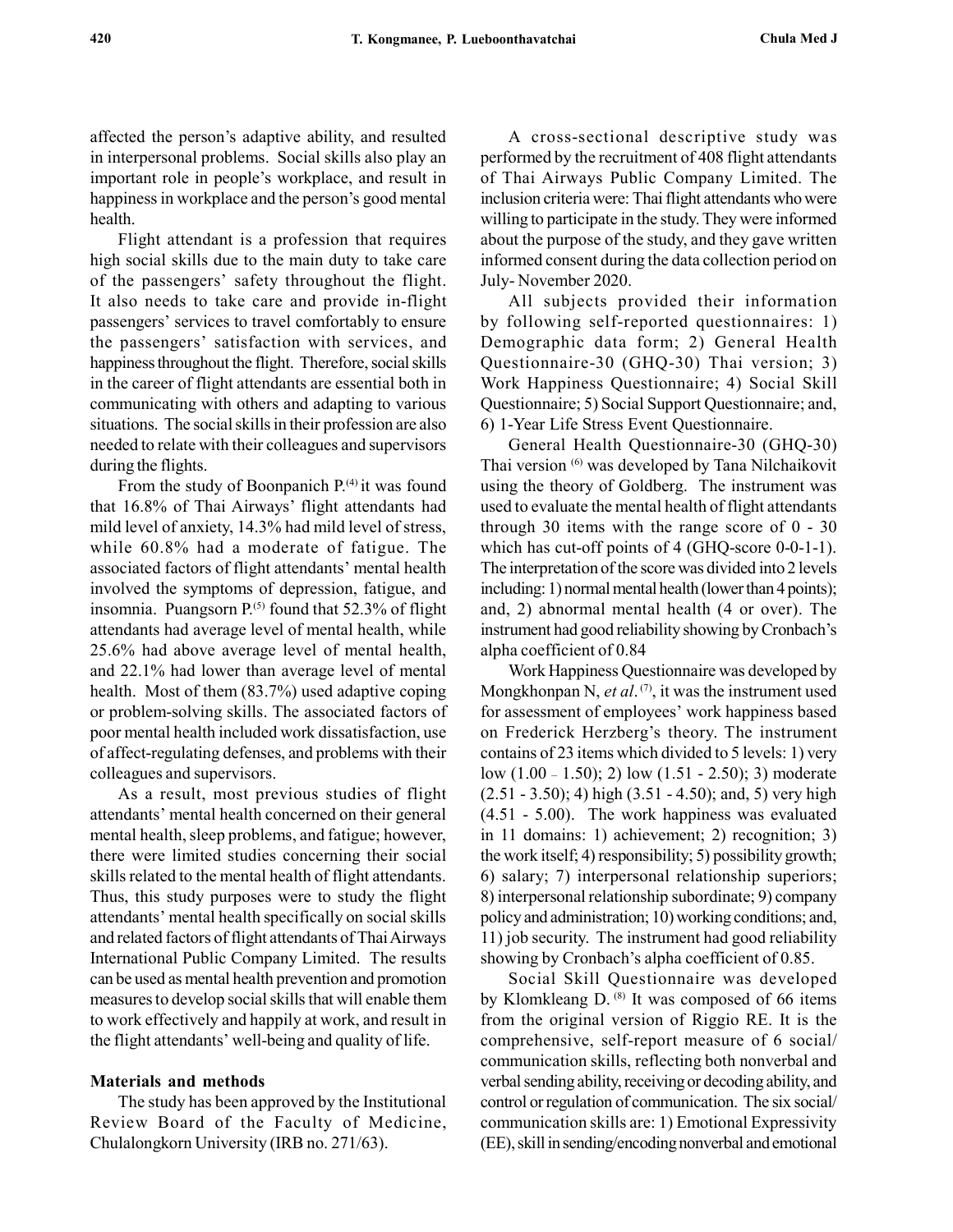message and nonverbal expression of attitudes, dominance, and interpersonal orientation; 2) Emotional Sensitivity (ES), skills in receiving and interpreting the nonverbal message as well as attentiveness to nonverbal cues; 3) Emotional Control (EC), the ability to regulate emotional and nonverbal displays of behaviors; 4) Social Expressivity (SE), skills in verbal expression and ability to engage others in social interaction; 5) Social Sensitivity (SS) is the ability to accurately decode/interpret others' verbal communications, as well as knowledge of and sensitivity to norm governing appropriate social behavior; and, 6) Social Control (SC), skills in social role-playing and social self-presentation. The total score ranges from 0 to 132 and cut of score into 5 levels may be used with  $0 - 58$  = very low social skills; 59 - 71 = low social skills; 72 - 86 = moderate social skills;  $87 - 100 =$  high social skills;  $101 - 132 =$ very high social skills. Score between 0 - 71 indicate social skills deficits while score between 72 - 132 indicate no social skills deficits. The scale has adequate internal consistency reliability (Cronbach alpha = 0.98).

Social Support Questionnaire<sup>(9)</sup> was used to determine social support level which was developed by Lueboonthavatchai O. and Lueboonthavatchai P. based on Schaefer's concept. The measurement composed of 3 dimensions of social support which were namely: 1) Emotional support (7 items with the Cronbach alpha coefficient equal to 0.91); 2) Informational support (4 items with the Cronbach alpha coefficient equal to 0.88); and, 3) Tangible support (5 items with the Cronbach alpha coefficient equal to 0.87). The score's interpretation was divided into 3 levels including: 1) Low means an individual with lower score than the mean-standard deviation (SD); 2) Moderate means an individual with the scores in between the mean  $\pm$  SD; and, 3) High means and individual with the scores higher than the mean  $\pm$  SD. The internal consistency – Cronbach's alpha of the instrument was 0.93.

1-Year Life Stress Event Questionnaire<sup>(10)</sup>, developed and adapted from Holmes and Rahe's Social Readjustment Rating Scale, was used for identifying stressful life events that a person experienced in the past one year. This life event inventory showed good validity and reliability in a Thai socio-cultural context (Cronbach alpha coefficient =  $0.68$ ). This instrument had developed to adjust with flight attendants of Thai Airways International Public Company Limited. It is composed of 30-item checklists of 1-year life events in five stress

areas: 1) health-related (6 items); 2) family-related (5 items); 3) financial (6 items); 4) occupational (8 items); and, 5) social (5 items). Each item contains its own weighted score indicating the severity of life event. The summary of the scores in each stress area and in overall were categorized in to three levels of stress severity (mild, moderate, and severe stress) by mean and standard deviation.

# Statistical analysis

The data analysis was performed by using the SPSS Statistics Program 22.0. The demographic characteristics of the flight attendants were presented by using the proportion and percentage with mean and standard deviation (SD). Chi-square and Fisher's exact test were used to analyze the association between the flight attendant's mental health and associated factors. The binary logistics regression was used to identify the predictor of normal mental health of flight attendants.  $AP < 0.05$  was considered as statistically significant.

# Results

There were 408 subjects in the present study. Most of them were female 69.9%) in the age range of 31 - 40 years (61.8%). About 64.7% were single. Most of them (79.2%) had a Bachelor's Degree. Nearly half of them (45.6%) had an income of 10,000 - 20,000 baht per month; 34.8% had adequate saving and affordable financial status. Most of them did not have any health problems (68.9%), and any history of mental problems (94.6%). Additionally, most subjects (63.2%) had length of work employment from 5 - 10 years, which mostly had position in Air Hostess in Economy Class (45.3%). More than half did not have any flight hours (86.6%) and any flights during the past one-month (86.8%) due to the occurring of coronavirus (COVID-19) pandemic in the study period; 13.0% reported that they experienced the inflight risk during COVID-19 pandemic; 6.6% reported that they had severe sleep problems. The demographic characteristics of the subjects in this study are shown in Table 1.

It was found that the average score of mental health of the flight attendants were  $2.5 \pm 3.4$ . Most of flight attendants reported that they had high social skills (30.6%), were in moderate level of work happiness (68.4%), had mild stress in 1-years life stress event, and had moderate overall social support and in each social support dimension (emotional, informational, tangible) (71.1%) in Tables 2 and 3.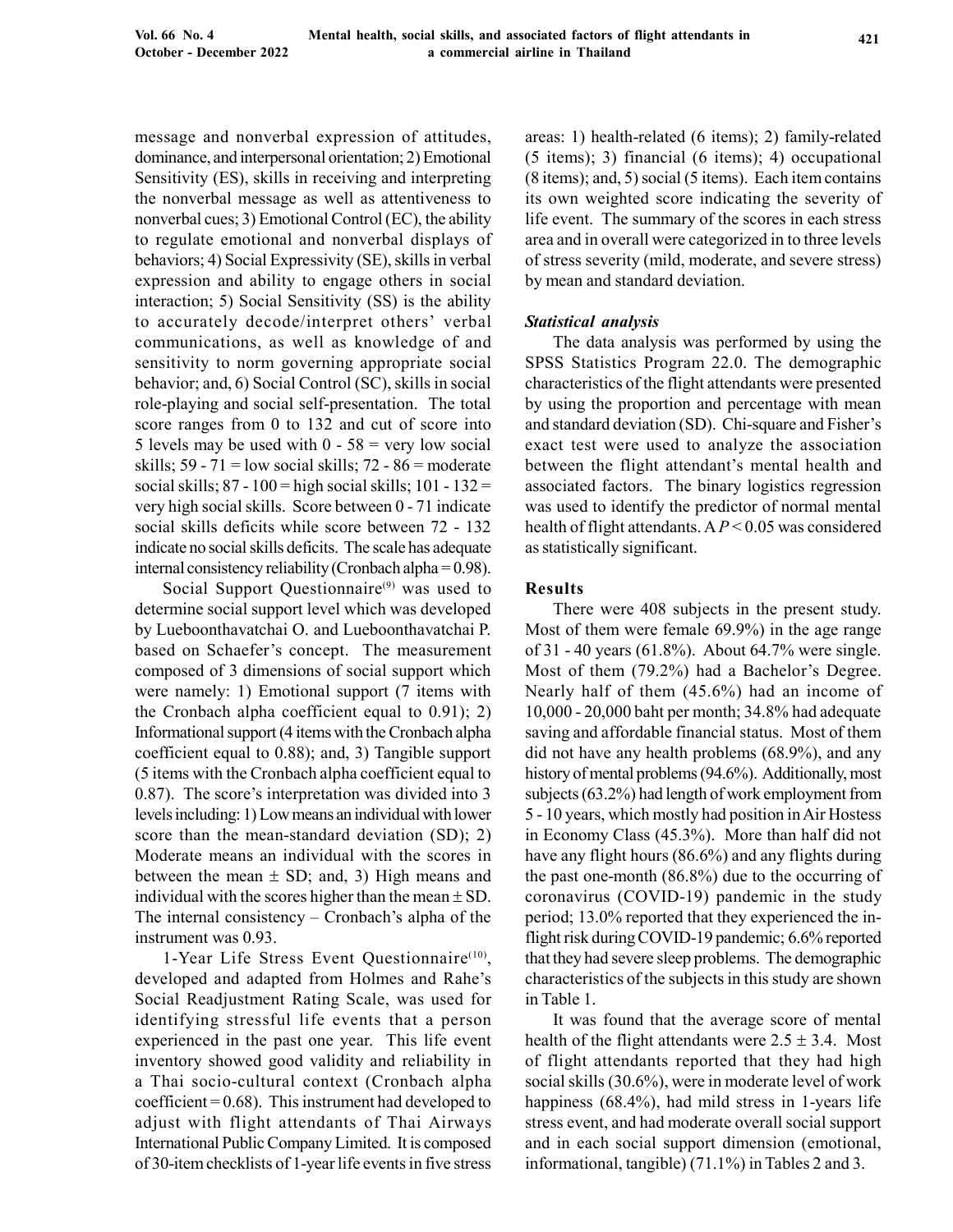Table 1. Demographic characteristics of flight attendants in Thai Airways Public Company Limited.

| <b>Demographic characteristics</b>                         | $\mathbf N$    | Percentage |
|------------------------------------------------------------|----------------|------------|
| Gender                                                     |                |            |
| Female                                                     | 285            | 69.9       |
| Male                                                       | 123            | 30.1       |
| Age (years)                                                |                |            |
| $\leq 30$                                                  | 98             | 24.0       |
| $31 - 40$                                                  | 252            | 61.8       |
| $41 - 50$                                                  | 39             | 9.6        |
| $51 - 60$                                                  | 19             | 4.6        |
| Mean $\pm$ SD = 34.8 $\pm$ 6.0, Min = 26, Max = 54         |                |            |
| <b>Marital</b> status                                      |                |            |
| Single                                                     | 264            | 64.7       |
| Couple                                                     | 136            | 33.3       |
| Widowed                                                    | $\overline{4}$ | 1.0        |
| Divorced                                                   | 4              | 1.0        |
| <b>Educational level</b>                                   |                |            |
| High school                                                | 1              | 0.2        |
| Undergraduate                                              | 323            | 79.2       |
| Postgraduate                                               | 84             | 20.6       |
| <b>Average income (THB/month)</b>                          |                |            |
| $\leq 10,000$                                              | 49             | 12.0       |
| $10,001 - 20,000$                                          | 186            | 45.6       |
| 20,001 - 30,000                                            | 44             | 10.8       |
| 30,001 - 40,000                                            | 43             | 10.5       |
| $40,001 - 50,000$                                          | 53             | 13.0       |
| Over 50,001                                                | 33             | 8.1        |
| Median (Mode) = 20,000 (25,750) Min = 2,500, Max = 110,000 |                |            |
| <b>Financial sufficiency</b>                               |                |            |
| Adequate and able to save                                  | 142            | 34.8       |
| Adequate but not be able to save                           | 87             | 21.3       |
| No adequate but able to save                               | 59             | 14.5       |
| No adequate and no save                                    | 120            | 29.4       |
| <b>History of mental disorders</b>                         |                |            |
| No                                                         | 386            | 94.6       |
| Yes                                                        | 22             | 5.4        |
| Length of work employment (years)                          |                |            |
| $0 - 1$                                                    | $\mathbf{1}$   | 0.2        |
| $>1-5$                                                     | 24             | 5.9        |
| $> 5 - 10$                                                 | 258            | 63.2       |
| Over 10                                                    | 125            | 30.7       |
| <b>Working position</b>                                    |                |            |
| Air Hostess (Economy class)                                | 185            | 45.3       |
| Air Steward (Economy class)                                | 79             | 19.4       |
| Air Hostess (Business class)                               | 68             | 16.6       |
| Air Steward (Business class)                               | 34             | 8.3        |
| Air Hostess (First class)                                  | 22             | 5.4        |
| Air Steward (First class)                                  | 10             | 2.5        |
| Air Purser/In-flight manager                               | 10             | 2.5        |
| Flight hours (hours per month)                             |                |            |
| $\boldsymbol{0}$                                           | 354            | 86.7       |
| $1 - 10$                                                   | 44             | 10.8       |
| 11 and above                                               | 10             | 2.5        |
| Mean $\pm$ SD = 1.1 $\pm$ 3.1, Min = 0, Max = 15           |                |            |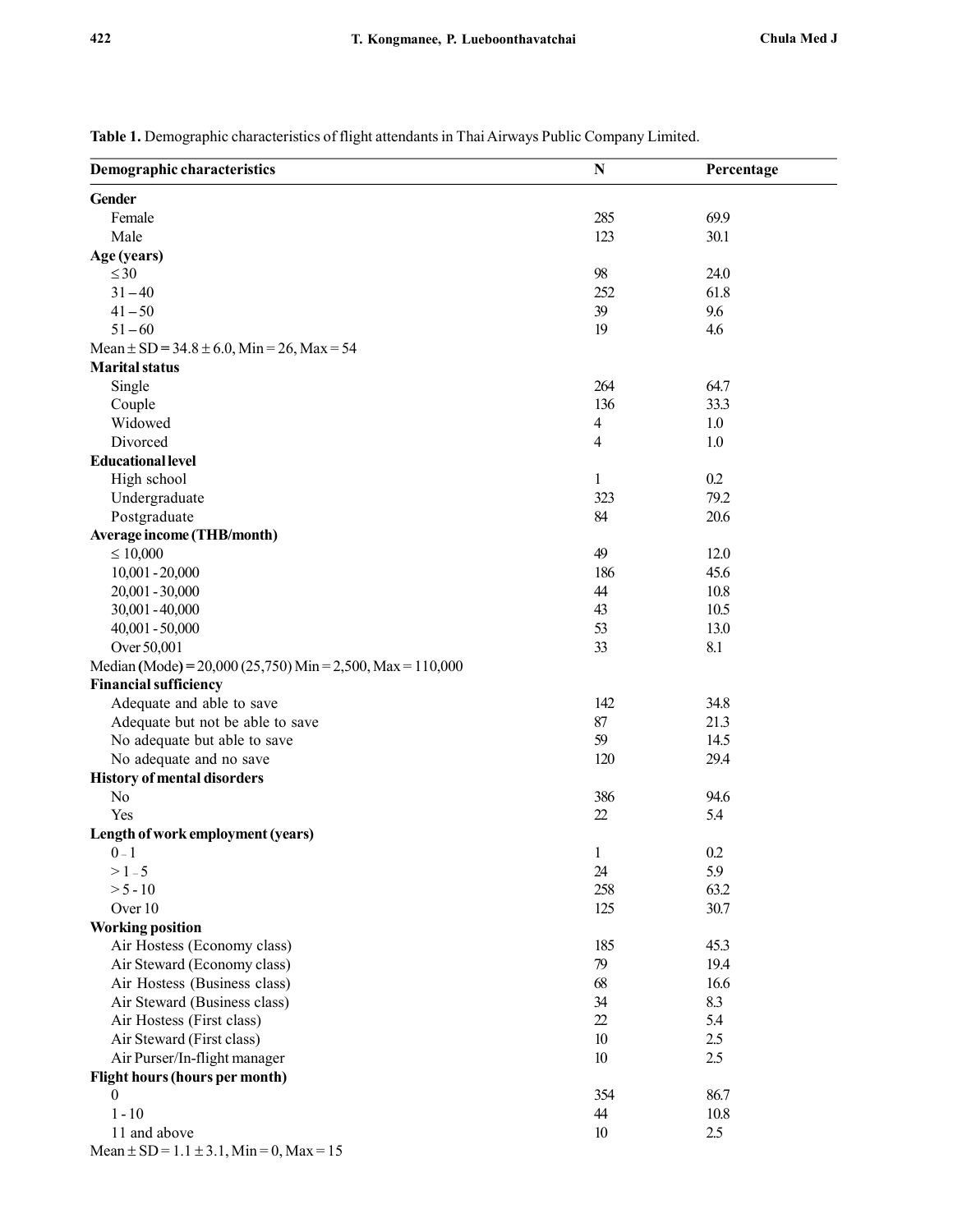|          | Percentage |
|----------|------------|
|          |            |
| 354      | 86.7       |
| 54       | 13.3       |
| $\theta$ | 0.0        |
|          |            |
|          |            |
| 355      | 87.0       |
| 53       | 13.0       |
|          |            |
| 381      | 93.4       |
| 27       | 6.6        |
|          |            |

Table 1. (Con) Demographic characteristics of flight attendants in Thai Airways Public Company Limited.

Table 2. Mental health, social skills, work happiness, and 1-year life stress events of flight attendants in Thai Airways Public Company Limited ( $n = 408$ ).

|                           | Demographic characteristics                          | N(408)           | Percentage   |
|---------------------------|------------------------------------------------------|------------------|--------------|
| <b>Mental health</b>      |                                                      |                  |              |
| Normal                    | $(0-3)$                                              | 311              | 76.2         |
| Abnormal (4-30)           |                                                      | 97               | 23.8         |
|                           | Mean $\pm$ SD = 2.5 $\pm$ 3.4, Min = 0, Max = 27     |                  |              |
| Social skills             |                                                      |                  |              |
| Very low                  | $(0-58)$                                             | 100              | 24.5         |
| Low                       | $(59 - 71)$                                          | 21               | 5.1          |
| Moderate                  | $(72 - 86)$                                          | 66               | 16.2         |
| High                      | $(87 - 100)$                                         | 125              | 30.6         |
| Very high $(101 - 132)$   |                                                      | 96               | 23.6         |
|                           | Mean $\pm$ SD = 78.8 $\pm$ 27.6, Min = 10, Max = 127 |                  |              |
| <b>Work happiness</b>     |                                                      |                  |              |
| Very low                  | $(1.00 - 1.50)$                                      | $\boldsymbol{0}$ | $\mathbf{0}$ |
| Low                       | $(1.51 - 2.50)$                                      | 10               | 2.5          |
|                           | Moderate (2.51 - 3.50)                               | 279              | 68.4         |
| High                      | $(3.51 - 4.50)$                                      | 119              | 29.1         |
|                           | Very high (4.51 - 5.00)                              | $\mathbf{0}$     | $\mathbf{0}$ |
|                           | Mean $\pm$ SD = 3.3 $\pm$ 0.5, Min = 2.0, Max = 4.0  |                  |              |
| 1-year life stress events |                                                      |                  |              |
| Mild                      | $(0-25.17)$                                          | 329              | 80.6         |
| Moderate                  | $(25.18 - 50.34)$                                    | 69               | 16.9         |
| Severe                    | $(50.35 - 75.52)$                                    | 10               | 2.5          |
|                           | Mean $\pm$ SD = 13.9 $\pm$ 14.7, Min = 0, Max = 75.5 |                  |              |

Table 3. Social support of flight attendants in Thai Airways Public Company Limited ( $n = 408$ ).

| Social support                                      | <b>High</b> |               |     | Moderate      |    | Low           |
|-----------------------------------------------------|-------------|---------------|-----|---------------|----|---------------|
|                                                     | N           | $\frac{0}{0}$ | N   | $\frac{6}{9}$ | N  | $\frac{6}{9}$ |
| Overall social support                              |             |               |     |               |    |               |
| Mean $\pm$ SD = 61.2 $\pm$ 10.0, Min = 23, Max = 80 | 54          | 13.2          | 290 | 71.1          | 64 | 15.7          |
| Emotional support                                   |             |               |     |               |    |               |
| Mean $\pm$ SD = 28.0 $\pm$ 4.7, Min = 9, Max = 35   | 56          | 13.7          | 299 | 73.3          | 53 | 13.0          |
| Informational support                               |             |               |     |               |    |               |
| Mean $\pm$ SD = 14.8 $\pm$ 2.8, Min = 7, Max = 20   | 56          | 13.7          | 315 | 77.2          | 37 | 9.1           |
| Tangible support                                    |             |               |     |               |    |               |
| Mean $\pm$ SD = 18.3 $\pm$ 3.9, Min = 5, Max = 25   | 60          | 14.7          | 294 | 72.1          | 54 | 13.2          |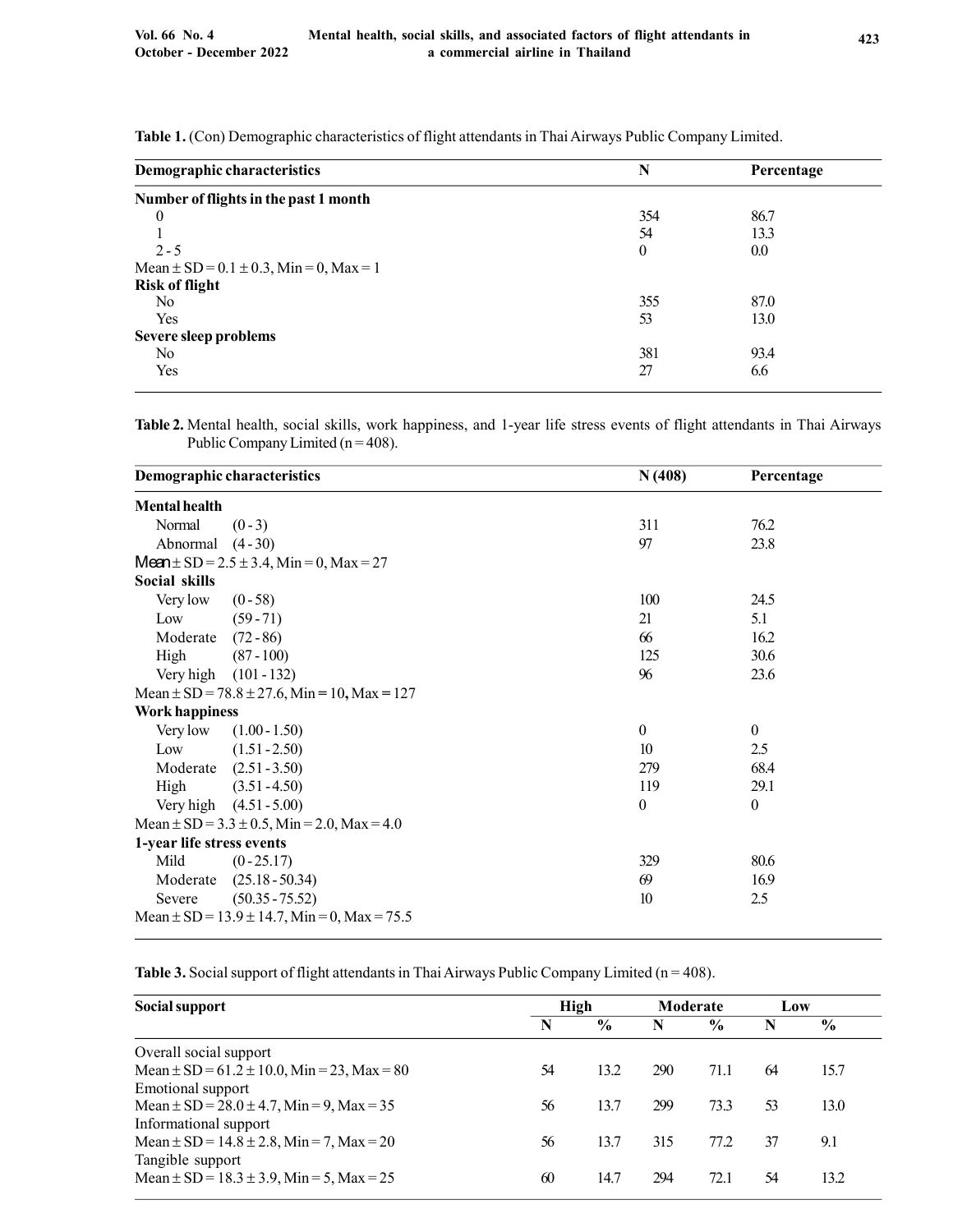The associated factors with normal mental health of flight attendants included age 40 years and lower  $(P < 0.05)$ , social skills  $(P < 0.05)$ , and high tangible social support  $(P < 0.05)$  (Table 4).

The result from binary logistic regression showed that the remaining predictors of mental health and associated factors were age of 40 years and lower, and high tangible social support  $(P < 0.05)$  (Table 5).

|  | Table 4. Association between mental health and factors of flight attendants in Thai Airways Public Company Limited. |  |  |  |  |  |
|--|---------------------------------------------------------------------------------------------------------------------|--|--|--|--|--|
|  |                                                                                                                     |  |  |  |  |  |

| <b>Factors</b>                    |                         | <b>Mental health</b>     |                 |                          |          |            |
|-----------------------------------|-------------------------|--------------------------|-----------------|--------------------------|----------|------------|
|                                   | <b>Normal</b>           |                          | <b>Abnormal</b> |                          | $\chi^2$ | $P$ -value |
|                                   | $\overline{\mathbf{N}}$ | $\overline{\frac{0}{0}}$ | $\mathbf N$     | $\overline{\frac{0}{0}}$ |          |            |
| Age (years)                       |                         |                          |                 |                          |          |            |
| $\leq 40$                         | 275                     | 78.6                     | 75              | 21.4                     | 7.477    | $0.006*$   |
| >41                               | 36                      | 62.1                     | 22              | 37.9                     |          |            |
| Gender                            |                         |                          |                 |                          |          |            |
| Female                            | 211                     | 74.0                     | 74              | 26.0                     | 2.503    | 0.114      |
| Male                              | 100                     | 81.3                     | 23              | 18.7                     |          |            |
| <b>Marital</b> status             |                         |                          |                 |                          |          |            |
| Couple                            | 99                      | 72.8                     | 37              | 27.2                     | 1.325    | 0.250      |
| Others                            | 212                     | 77.9                     | 60              | 22.1                     |          |            |
| <b>Educational level</b>          |                         |                          |                 |                          |          |            |
| Bachelor's Degree and higher      | 63                      | 75.0                     | 21              | 25.0                     | 0.088    | 0.767      |
| Secondary school and lower        | 248                     | 76.5                     | 76              | 23.5                     |          |            |
| Income (THB/month)                |                         |                          |                 |                          |          |            |
| >20,000                           | 130                     | 75.1                     | 43              | 24.9                     | 0.194    | 0.660      |
| $\leq$ 20,000                     | 181                     | 77.0                     | 54              | 23.0                     |          |            |
| Length of work employment (years) |                         |                          |                 |                          |          |            |
| $\leq 10$                         | 223                     | 78.8                     | 60              | 21.2                     | 3.375    | 0.066      |
| >10                               | 88                      | 70.4                     | 37              | 29.6                     |          |            |
| <b>Working position</b>           |                         |                          |                 |                          |          |            |
| Economy class                     | 203                     | 76.9                     | 61              | 23.1                     | 0.184    | 0.668      |
| Business class/first class/air    | 108                     | 75.0                     | 36              | 25.0                     |          |            |
| purser/in-flight manager          |                         |                          |                 |                          |          |            |
| Social skills                     |                         |                          |                 |                          |          |            |
| Very low to low                   | 101                     | 83.5                     | 20              | 16.5                     | 4.983    | $0.026*$   |
| Moderate to very high             | 210                     | 73.2                     | 77              | 26.8                     |          |            |
| <b>Work happiness</b>             |                         |                          |                 |                          |          |            |
| Very low to moderate              | 215                     | 69.1                     | 74              | 30.9                     | 1.833    | 0.176      |
| High to very high                 | 96                      | 76.3                     | 23              | 23.7                     |          |            |
| Social support                    |                         |                          |                 |                          |          |            |
| <b>Overal social support</b>      |                         |                          |                 |                          |          |            |
| High                              | 45                      | 77.6                     | 13              | 22.4                     | 0.069    | 0.793      |
| Low to moderate                   | 266                     | 76.0                     | 84              | 24.0                     |          |            |
| <b>Emotional support</b>          |                         |                          |                 |                          |          |            |
| High                              | 45                      | 80.4                     | 11              | 19.6                     | 0.611    | 0.434      |
| Low to moderate                   | 266                     | 75.6                     | 86              | 24.4                     |          |            |
| <b>Informational support</b>      |                         |                          |                 |                          |          |            |
| High                              | 45                      | 80.4                     | 11              | 19.6                     | 0.611    | 0.434      |
| Low to moderate                   | 266                     | 75.6                     | 86              | 24.4                     |          |            |
| <b>Tangible support</b>           |                         |                          |                 |                          |          |            |
| High                              | 53                      | 88.3                     | $\tau$          | 11.7                     | 5.691    | $0.017*$   |
| Low to moderate                   | 258                     | 74.1                     | 90              | 25.9                     |          |            |
| 1-year life stress events         |                         |                          |                 |                          |          |            |
| Moderate to severe                | 58                      | 73.4                     | 21              | 26.6                     | 0.426    | 0.514      |
| Mild                              | 253                     | 76.9                     | 76              | 23.1                     |          |            |
|                                   |                         |                          |                 |                          |          |            |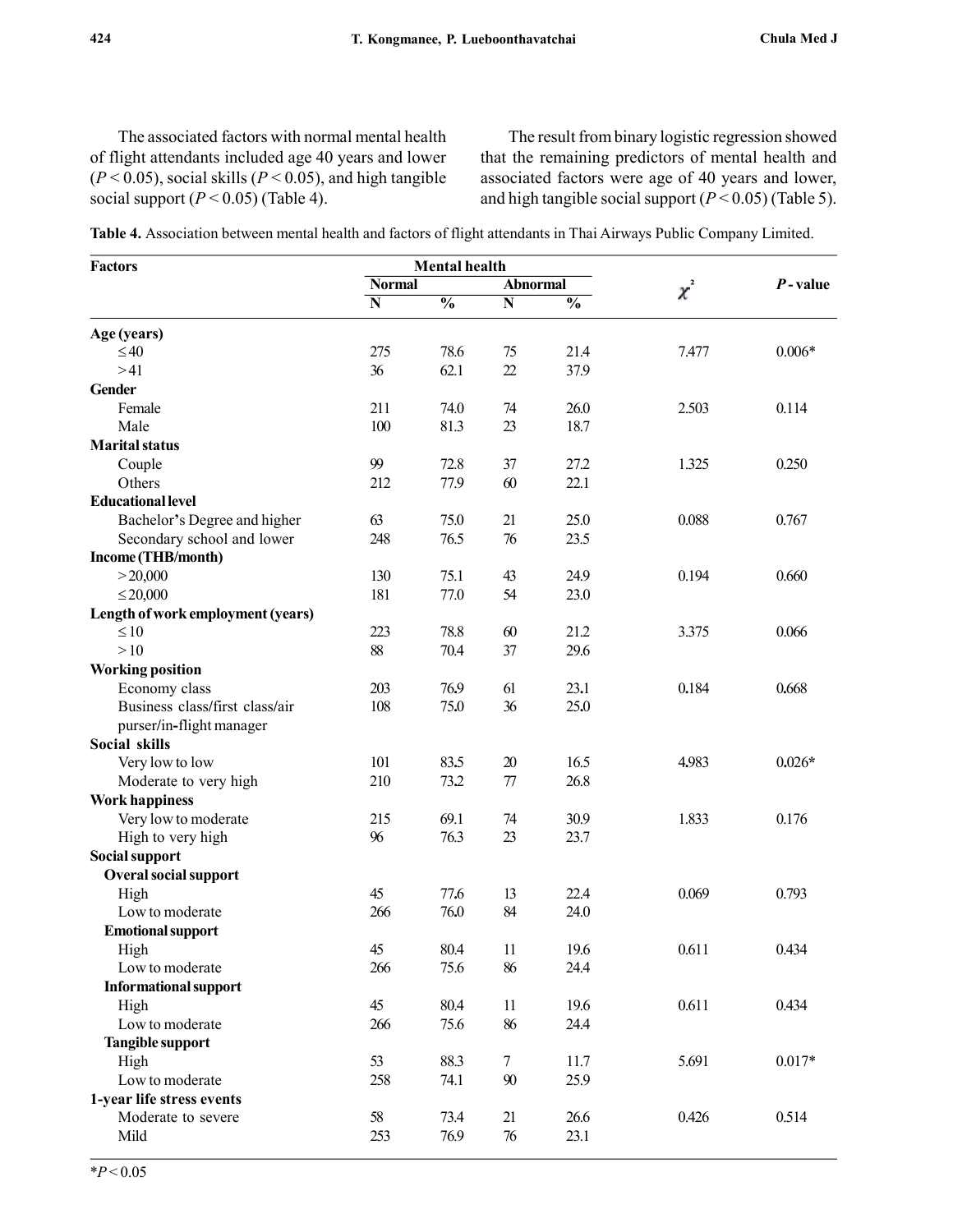| <b>Factors</b>                               | ß        | $S.E.(\beta)$ | $P$ -value | <b>Adjusted</b><br>odds ratio<br>(OR) | 95% CI of<br>adjusted OR |       |
|----------------------------------------------|----------|---------------|------------|---------------------------------------|--------------------------|-------|
|                                              |          |               |            |                                       | Lower                    | Upper |
| Age $\leq 40$ years                          | 0.641    | 0.309         | $0.038*$   | 1.898                                 | 1.037                    | 3.475 |
| High tangible social support                 | 0.868    | 0.424         | $0.041*$   | 2.382                                 | 1.037                    | 5.470 |
| Moderate-to-very high level of social skills | $-0.462$ | 0.287         | 0.107      | 0.630                                 | 0.359                    | 1.105 |

Table 5. The predictors of flight attendants' good mental health by using logistic regression.

 $*P < 0.05$ 

### Discussion

From this study, it was found that most of the flight attendants of Thai Airways International Public Company Limited (76.2%) had normal mental health, while 23.8% had abnormal mental health. Most of them had moderate level of social skills. The result of this study was consistent with previous studies. For instance, the study of Buathong N. $(11)$  found that most flight attendants (81.2%) had normal mental health, while 18.8% had mental health problems. The study of Boonpanich P.(4) found that some flight attendants had mild level of depression (16.3%), mild level of anxiety (16.8%), and mild stress level (14.3%) while had fatigue in moderate level (60.8%). In addition, the study of Puangsorn P.<sup>(5)</sup> showed that the majority of flight attendants (52.3%) had the same mental health status as the general, followed by 25.6% with higher mental health, and 22.1% had lower mental health condition than normal people.

The factors associated with normal mental health of flight attendants of Thai Airways International Public Company Limited were age of 40 years and lower, very low-to-low level social skills, moderateto-high level of work happiness, high tangible social support, and mild 1-year life stress events. This finding of the study was similar to the previous study of Boonpanich  $P<sup>(4)</sup>$  that it found most of the flight attendants at age of 40 years and lower were single and had less responsibility to their family. It was maybe because of an older age that it is relevant to the increased of roles in both rankings and duties of the flight such as acting chief in business class s ervices which required higher responsibilities to the passengers and subordinates as well as their roles in the family. This results in high stress and pressure. Likewise, the study of U-klin P.(12) found that the factors of flight attendants' fatigue was age, position, and marital status. Besides, it had common findings that flight attendants age over 40 had high responsibilities in both work and family, and these

could affect mental health of the flight attendants. Also, most of flight attendants were in moderate level of work happiness. This clearly showed and supported by the study of Boonkao  $A^{(13)}$  which said that the quality of working life and working environment of flight attendants are correlated with mental health. This showed that the flight attendants' work happiness associated with mental health.

Moreover, it was found that high social support was associated with normal mental health, consistent with most of previous studies. From the study of Lueboonthavatchai P. (9) strong social support, good family relationship or high family functioning are positive person's resources and protective factors of mental health problems during experienced important life crisis by buffering the impact of stress on a person's life. Tangible social support is the domain of support in terms of welfare, high income, job security, and well-being. It enhances a good quality of life and person's well-being. From a previous study, when a person has high social support and has a good quality of life, one will have feelings of safety and security. Besides, from this study, mild level of 1-year life stress events was associated with normal mental health, concordance with the previous study of Lueboonthavatchai P.<sup>(14)</sup>, and that of Awirutworakul  $T<sup>(15)</sup>$  which found that people who experienced high stress in their life are more likely to develop the onset of major depression. As a consequence, this study showed low level of stress, this could be a reason that the flight attendants were in age of 40 and lower had high support from family, be able to interact with others, and be able to adjust to all situations which had same direction from the study of Lueboonthavatchai P.<sup>(9)</sup> that an ability to adjust in various situations and high social support will help person to reduce impact of stress events.

According to the result of association of social skills to mental health in this study, very low-to-low social skills were associated with normal mental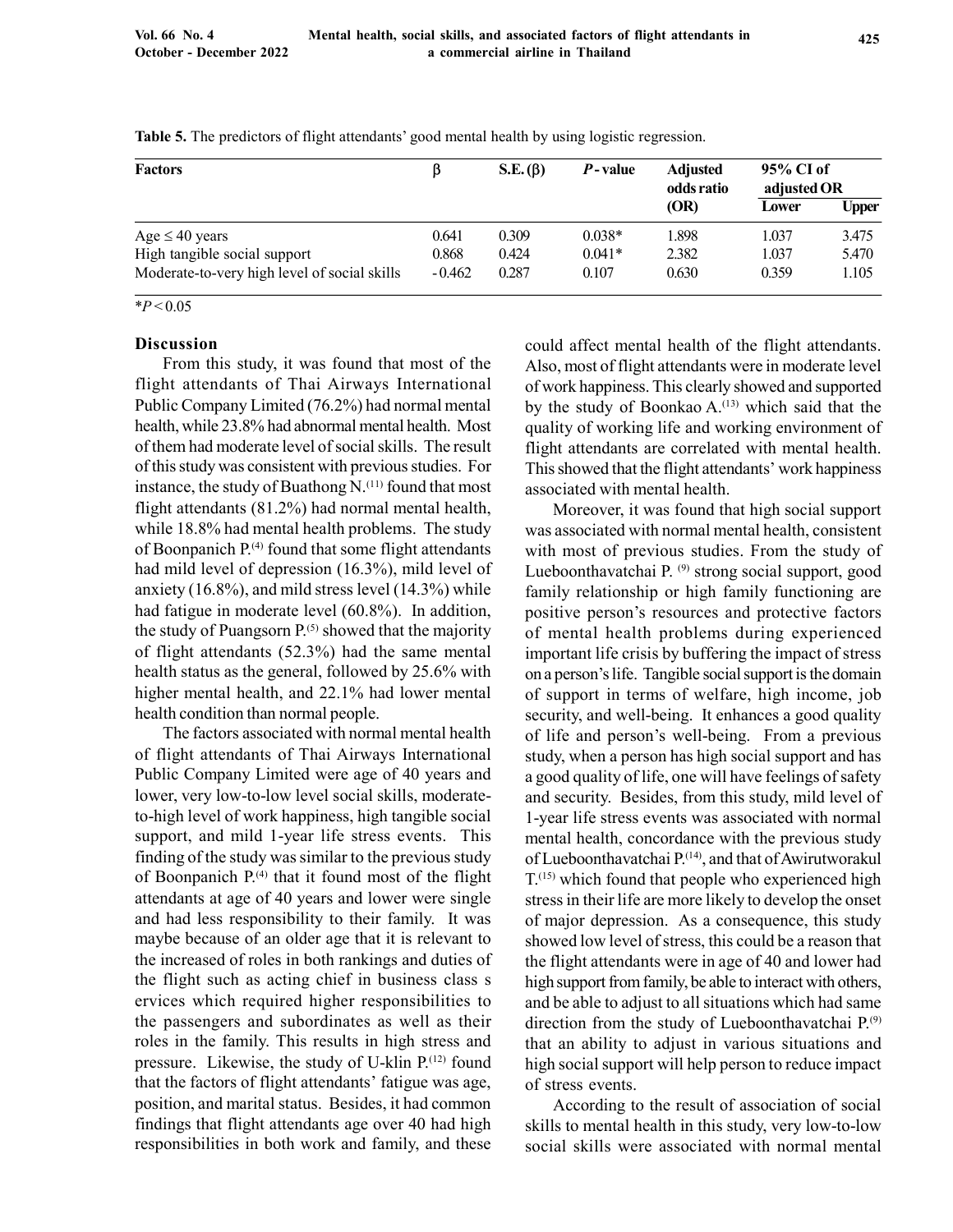health. It was different from findings of most studies showing that social skills are related to mental health in the same direction. For example, in the study of Klomkleang  $D^{(8)}$ , it was found that social skills are essential skills for human in adapting person for living with societies. On the contrary, lacking of social skills results in person's inability to form a rewarding relationship and leads to the relationship problems. However, in this study, the flight attendants with very low-to-low social skills were found to have normal mental health. It was because social skills were composed of the skills for, building a relationship, communicating, interacting, and meeting with other people. Those are the essential skills for flight attendants which they must interact with passengers, colleagues and supervisors. This study occurred during the spreading of COVID-19, the pandemic devastated the civil aviation industry, this directly impacted on civil aviation operation. Therefore, flight attendants with high social skills when facing the difficulties in not gathering or interacting with other people may lead to high stress and pressure. As a result, it may cause the mental health problems. This is consistent with the study from Tulane University<sup> $(16)$ </sup> that the lack of meeting with people and social isolation causes a reduction in interaction with other people. This way, a person's social skills are not being exercised and executed, will eventually result in high stress and pressure, and may lead to anxiety and depression to a person. For this reason, the difficulties of flight attendants during the COVID-19 pandemic may cause the flight attendants' mental health problems.

Regarding to the predictors of the flight attendants' normal mental health, the age 40 years and lower with high tangible social support were both the remaining predictors of normal mental health. Although the social skills seem to be associated with mental health. However, other factors, i.e., the age of 40 years and lower and high tangible social support, were more important than social skills in predicting their normal mental health. This may due to the fact that the stability of work sufficiency and tangible social support (incomes, welfares, and well-being), are more important to their mental health. Besides, the age of 40 years and lower also was the predictors of normal mental health because of the flight attendants with the age of 40 years and lower had less expectations and responsibilities on their work and had no high obligations in their families. Especially during the COVID-19 pandemic, the civil

aviation industry was adversely impacted, so the flight attendants were vulnerable on their working securities, salaries, and incomes. According to Abraham Maslow's Hierarchy of Needs  $(17)$ , the five human needs: physiological needs, safety and security needs, love and belonging needs, esteem needs, and selfactualization needs, indicate the individual's behaviors. Once people have met the basic physiological needs, they require the second-level needs in Maslow's theory, which are the safety and security needs. People need to feel secure, and to be protected from physical and psychological harms. In the aspect of work, they need the job security and the prevention of work loss and their unemployment.

From this study, it showed that the age, social skills, and tangible social supports were very important with flight attendants' mental health. Thus, the airline companies should focus to enhance mental health of flight attendants by promoting social skills as well as promoting coping or problem-solving skills to solve the problems especially when in crises. Moreover, this study showed that the flight attendants should be provided their job securities, incomes, welfares, and their well-being which directly affect their qualities of life and better mental health.

This study was collected data from the flight attendants of Thai Airways International Company Limited, the interpretation and application of the findings may need to consider the characteristics and sociodemographic of these subjects. Additionally, this was a descriptive study which only showed the associated factors of the flight attendants' mental health, so it could not indicate the causes of their mental health. Also, this study was performed in COVID-19 pandemic timing which can affect the mental health and the associated factors of the flight attendants in that period.

#### Conclusion

In the present study, most flight attendants of Thai Airways International Company Limited had normal mental health, moderate-to-high social skills, and high tangible social support. The factors associated with their normal mental health were age of 40 years and lower, very low-to-low level social skills, moderate-to-high level of work happiness, high tangible social support, and mild 1-year life stress events. The predictors of normal mental health of flight attendants were age 40 years and lower and high tangible social support.